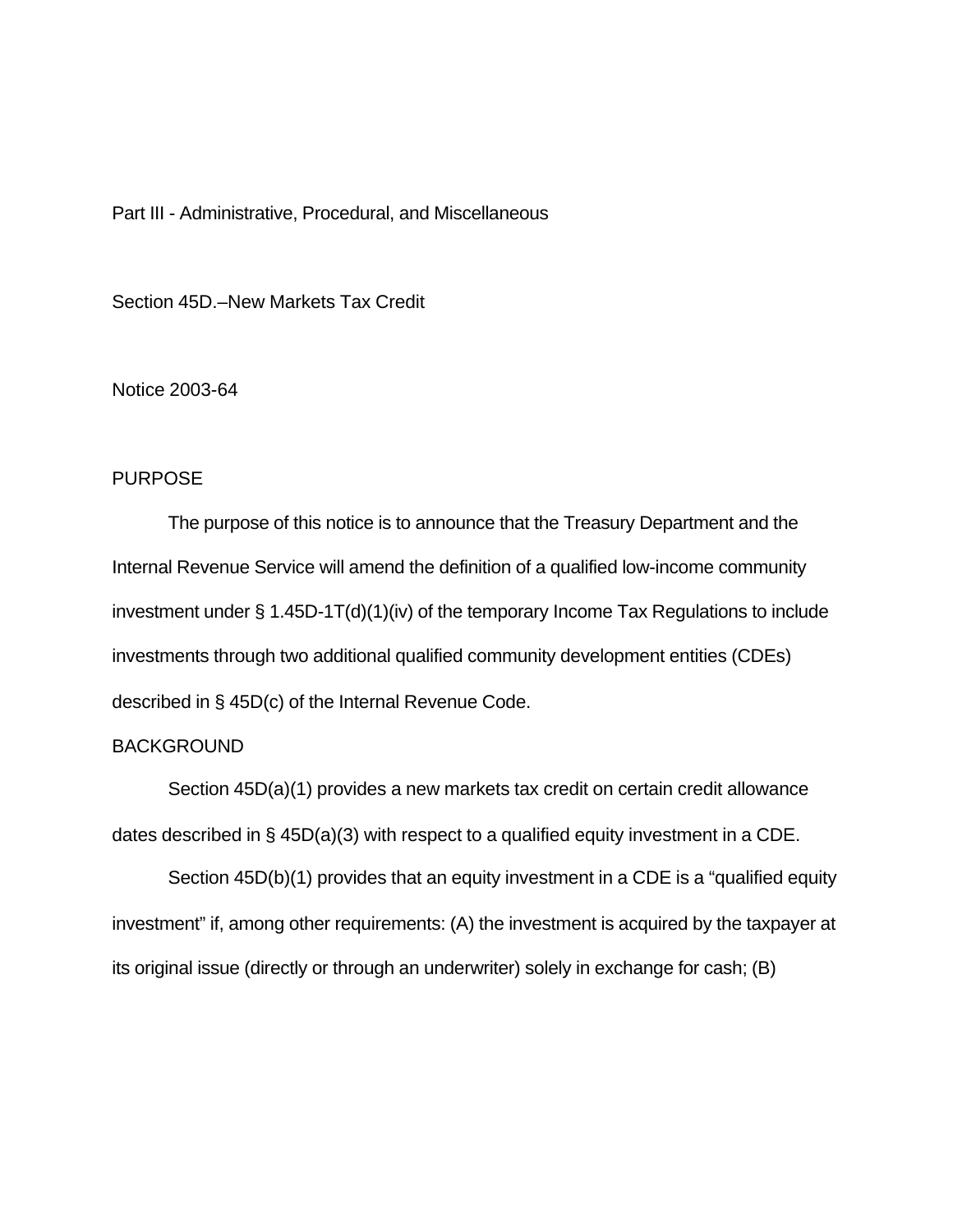substantially all of the cash is used by the CDE to make qualified low-income community investments; and (C) the investment is designated for purposes of § 45D by the CDE.

Section 45D(b)(2) provides that the maximum amount of equity investments issued by a CDE that may be designated by the CDE as qualified equity investments shall not exceed the portion of the new markets tax credit limitation set forth in § 45D(f)(1) that is allocated to the CDE by the Secretary under § 45D(f)(2).

Section 45D(c)(1) provides that an entity is a CDE only if, among other requirements, the entity is certified by the Secretary of the Treasury Department as a CDE.

Section 45D(d)(1) provides that the term "qualified low-income community investment" means: (A) any capital or equity investment in, or loan to, any qualified active low-income community business (as defined in § 45D(d)(2)); (B) the purchase from another CDE of any loan made by the entity that is a qualified low-income community investment; (C) financial counseling and other services to businesses located in, and residents of, low-income communities; and (D) any equity investment in, or loan to, any CDE.

Section 1.45D-1T(d)(1)(iv) provides that the term qualified low-income community investment includes any equity investment in, or loan to, another CDE by a CDE, but only to the extent that the CDE in which the equity investment or loan is made uses the proceeds of the investment or loan in a manner: (A) that is described in  $\S$  1.45D-1T(d)(1)(i) (relating to certain investments in a qualified active low-income community business) or § 1.45D-1T(d)(1)(iii) (relating to certain financial counseling and other services); and (B)

-2-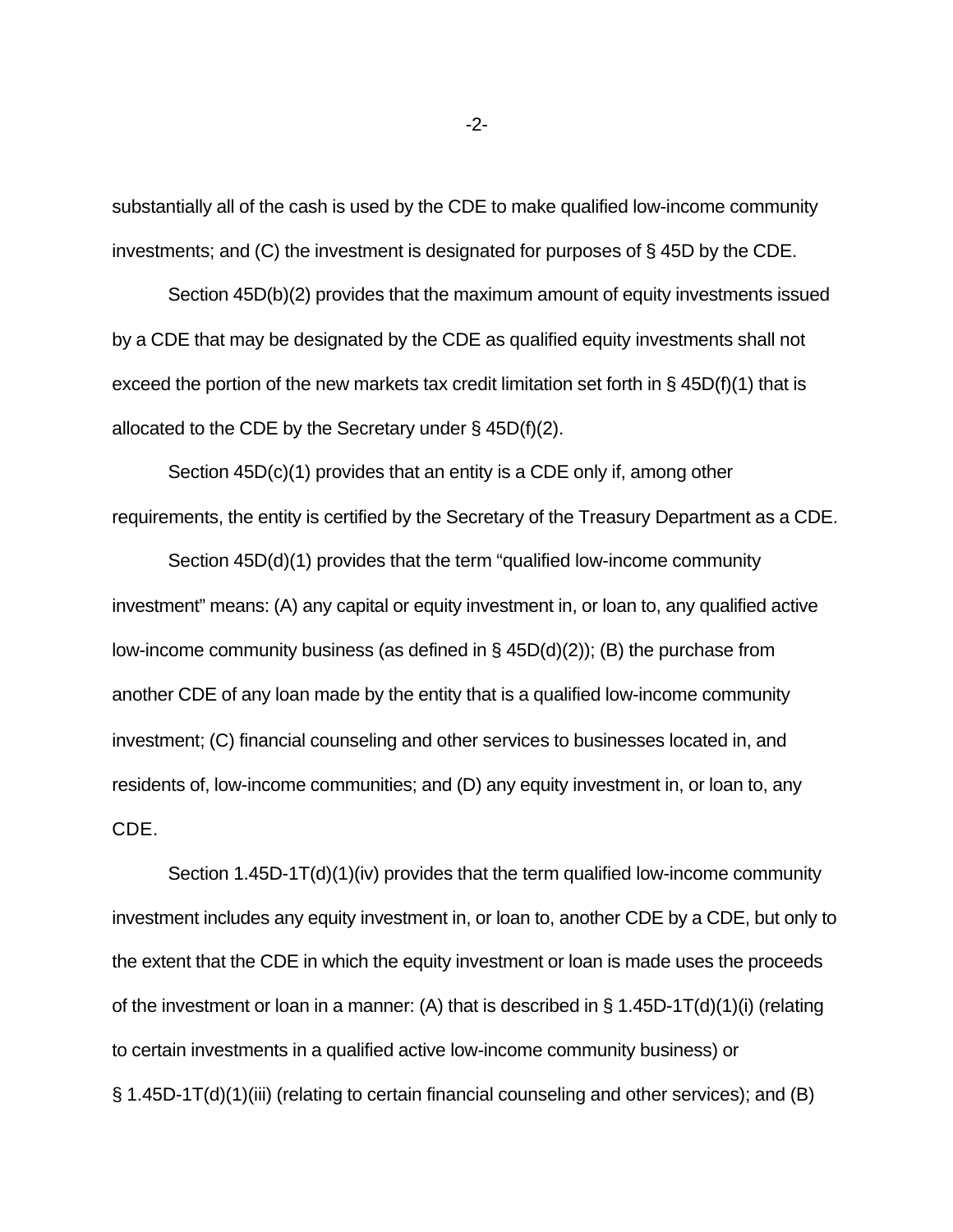that would constitute a qualified low-income community investment if it were made directly by the CDE making the equity investment or loan.

#### **DISCUSSION**

Comments have been received suggesting that  $\S 1.45D-1T(d)(1)(iv)$  should be amended to permit CDEs to make investments through multiple tiers of CDEs. For example, commentators state that some CDEs have reasons relating to bank regulatory requirements for lending to bank holding company CDEs that invest in bank subsidiary CDEs. In response to comments,  $\S 1.45D-1T(d)(1)(iv)$  will be amended to include investments through two additional CDEs by providing that the term "qualified low-income community investment" includes any equity investment in, or loan to, any CDE (the second CDE) by a CDE (the primary CDE), but only to the extent that the second CDE uses the proceeds of the investment or loan:

1. In a manner that is described in  $\S$  1.45D-1T(d)(1)(i) (relating to certain investments in a qualified active low-income community business) or  $\S 1.45D-1T(d)(1)(iii)$ (relating to certain financial counseling and other services), and that would constitute a qualified low-income community investment if it were made directly by the primary CDE;

2. To make an equity investment in, or a loan to, a third CDE that uses the proceeds in a manner described in the above paragraph 1; or

3. To make an equity investment in, or loan to, a third CDE that uses the proceeds to make an equity investment in, or loan to, a fourth CDE that uses the proceeds in a manner described in the above paragraph 1.

-3-